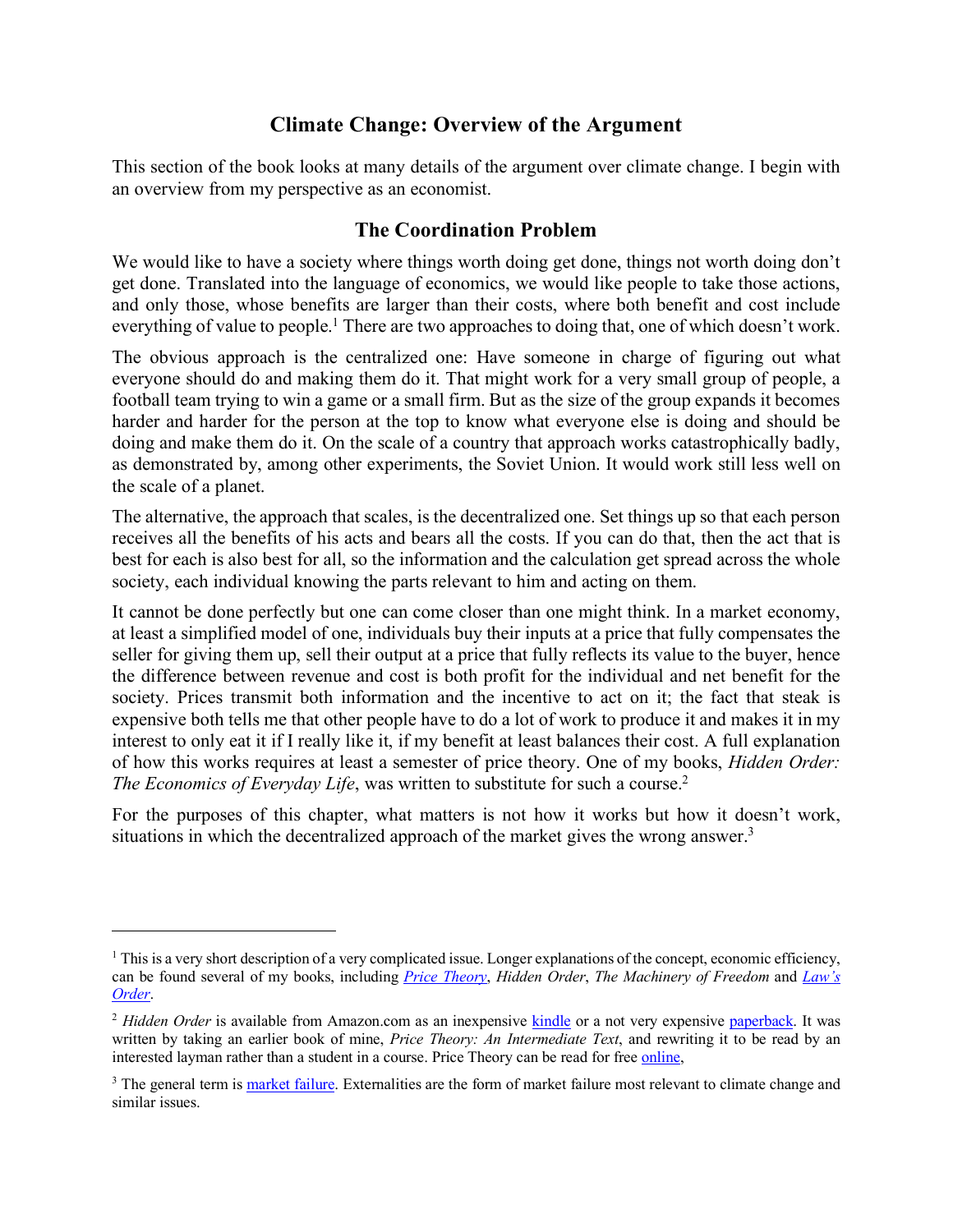#### **Externalities**

You are running a steel mill. To get iron ore, you have to pay someone enough to cover the cost of mining it. To turn it into steel, you have to pay workers enough so they are willing to work for you. Unfortunately, your mill also produces air pollution, making people who live downwind of you cough. That is a cost you do not have to pay for so gets left out of your calculation of how much steel to produce, how to produce it, and what price to sell it for. You might find making steel profitable even if the total cost, including the cost born by downwind neighbors, was greater than the value of the steel to your customers, measured by what they are willing to pay you for it.

For other examples, consider a college student playing loud music when other students in the dorm want to sleep, an airplane rattling the windows of houses below the flight path as it comes in to land, someone with a cold — or Covid — going to a party. A sufficiently wise government might be able to fix the problem, get us back to a system where things are done if and only if they are worth doing, by appropriate regulations. Doing that is hard because it replaces the decentralized market system that scales with a centralized command system that doesn't. Most of the time, for the sort of minor externalities that are associated with many ordinary activities, it is not worth doing. For larger externalities it might be. Two issues where doing so encounters problems are population and climate.

#### **Population**

I first encountered the issue almost sixty years ago, at a time when population growth played the same role in popular discourse that climate change does now, the impending catastrophe that, in the view of everyone who mattered, required drastic action to prevent. I got involved when I was asked to write for the population council a piece on population growth looking at the issue from the standpoint of someone generally in favor of the market system.

The question was what externalities were associated with the decision to have a child, so I tried to estimate them. The externalities I have discussed so far are all negative, costs produced by one person's actions that someone else has to bear. But there are also positive externalities, benefits instead of costs. If a student in the dorm room next to mine plays music I like when I am trying to fall asleep that is a positive externality — I like to fall asleep to music. Basic research in medicine produces a positive externality in the form of knowledge of how to cure diseases. When I repaint my house I produce a positive externality for my neighbors, who get a prettier view out of their windows. If my action produces a negative externality I may do it even when, considering all costs and benefits, it is not worth doing. If it produces a positive externality I may fail to do it even when it is.

What if the same action produces both positive and negative externalities? That is the case for population growth. Your child may become a criminal and impose costs on my children. He may become a novelist or musician and produce works that my children enjoy. He will probably go to a public school, imposing costs on the taxpayers who pay for it, but after he graduates he will pay taxes for the school he is no longer going to, reducing the cost to other taxpayers. He will produce a wide variety of costs and benefits for other people.

The conventional wisdom of the time looked only at the costs and concluded that we would be better off if everyone had fewer children. I tried to look at both costs and benefits, negative and positive externalities, and add them up. If costs were much larger than benefits, as most at the time believed, we would be better off with less population growth than would result from individuals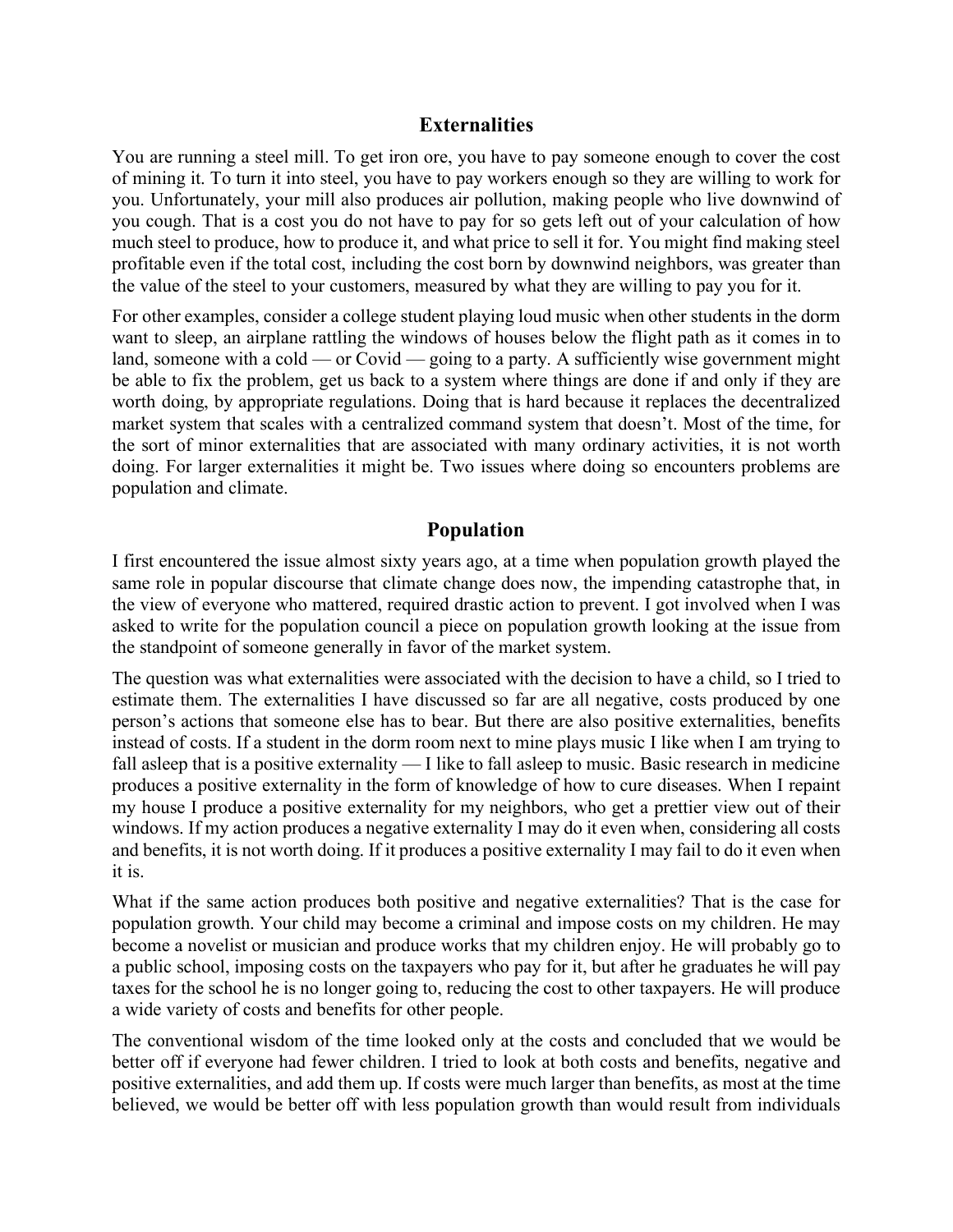freely choosing how many children to have, if benefits were larger than costs, with more. One case implies that governments should try to hold population growth down, perhaps by subsidizing birth control or giving tax benefits to childless couples or, for a more extreme but unfortunately real case, making it illegal for any couple to have more than one child. The other implies the opposite. And if costs and benefits were roughly equal, making the net externality zero or close, there would be no reason for governments to interfere in either direction.

I tried to list all of the externalities I could think of and try to make rough estimates of their size. My conclusion was that I could not sign the sum, that the estimates were too uncertain to know whether additional population was, on net, a good or bad thing.

I published my paper in 1972 and I still don't know. What I do know is that the conventional wisdom of the time was wrong, because it claimed not only that the net externality was negative but that it was large. The book *The Population Bomb*, published by Paul Ehrlich in 1968, confidently predicted unstoppable mass famine in the 1970's, hundreds of millions of people starving to death due to overpopulation. It sold millions of copies. Not everyone agreed that things were that bad but everyone, at least as perceived by educated opinion at the time,<sup>4</sup> agreed that population growth was going to be a major problem making poor countries poorer.

The famine did not happen. Calories per capita in poor countries went up, not down. Extreme poverty fell sharply. That does not prove the net externality was positive — perhaps population growth made us a little worse off but the effect was outweighed other factors such as technological progress. But it was not as negative as the expert opinion of the sixties and seventies claimed, since what happened was the opposite of their predictions.

### **And Climate**

Climate change raises the same question. It will have both positive and negative externalities. The question is whether the net effects will be positive or negative and how large.

There are two approaches to answering that question. The first is to ask whether there are general reasons to expect climate change along the predicted lines, a gradual increase in average temperatures due mainly to increased CO2 in the atmosphere, to have net negative effects. The second is to look at specific externalities, make some rough estimate of their size, and add them up.

There is only one reason I can see to expect net negative effects *a priori* from change — that change in either direction is presumptively bad because current human activity is optimized against current conditions. Farmers grow crops suited to the climate where they are growing them; a change in climate will require a costly change in what they grow and how they grow it. Houses are designed for the climate they are built in and located in places not expected, under current circumstances, to flood. Putting it in economic terms, we have born sunk costs based on the current environment and a change in that environment will eliminate some of the quasi-rents that we expected as the return from those costs.

<sup>4</sup> The major exception at the time was Julian Simon, whose book *The Ultimate Resource* argued that people, not farmland or natural resources, were the key resource, that additional population brought additional output. Mouths come with hands attached.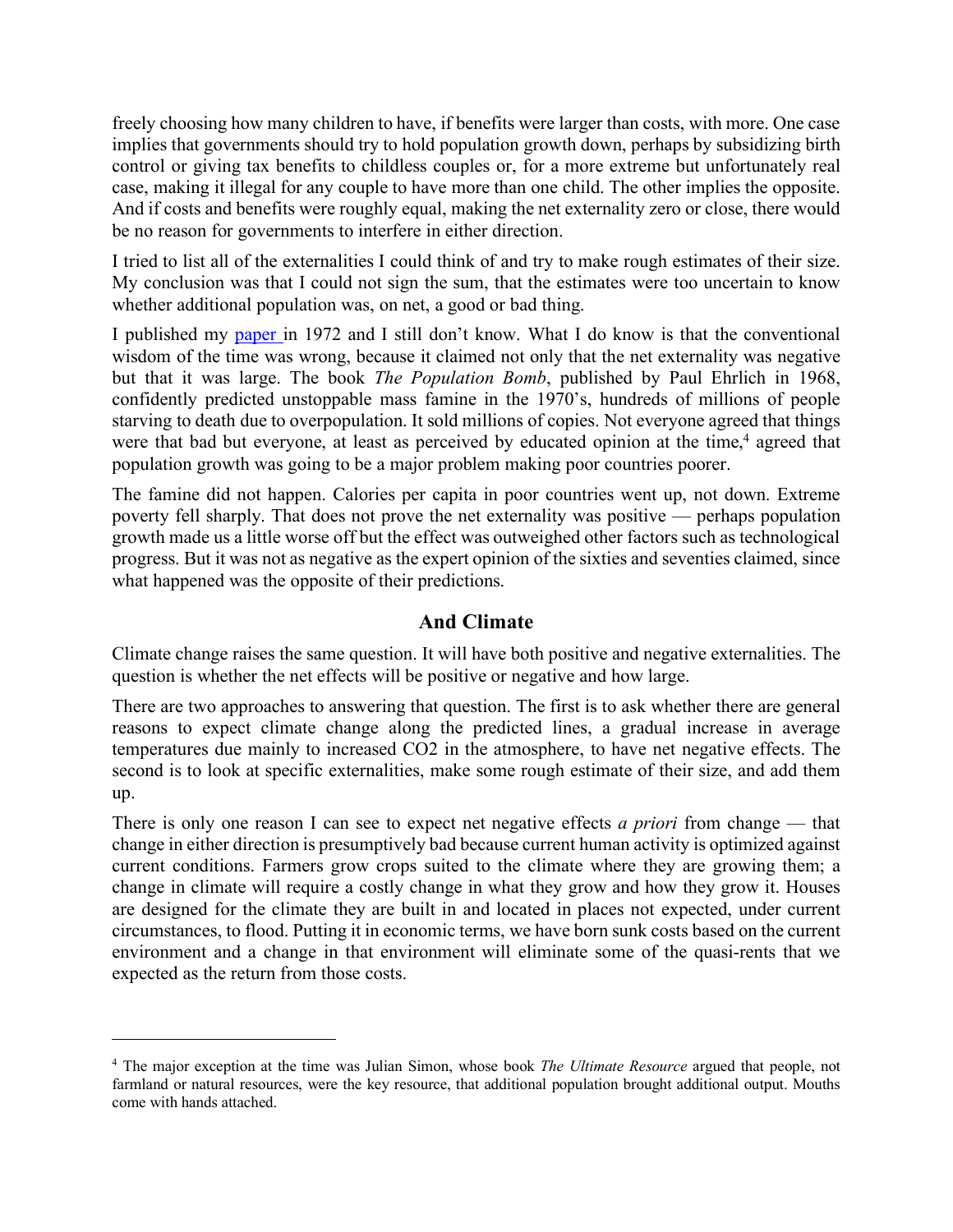This is a real argument against rapid change. But global warming so far has been about a degree C a century. If the IPCC projections are correct it is getting more rapid, perhaps several degrees over the next century. That is about enough to raise Minnesota to the current temperature of Iowa. Over a century most farmers will change the crop they find it most profitable to grow multiple times for other reasons. If average temperatures are trending up, those changes will include a shift towards crops better suited to slightly warmer weather. Over a century, many houses will be torn down and replaced; if sea level is rising, houses currently built on low lying coastal ground will be rebuilt a little farther inland — not much farther if we are talking, as the IPCC estimates suggest we should be, about a rise of only two or three feet. The presumption that change is bad is a very weak one for changes as slow as those we have good reason to expect from global warming.

At least for humans. Humans can adapt to change by growing different crops, adding air conditioning to their houses. Other species do it by evolution or by changing their range. That could be a problem for species such as trees that have long generations, hence slow evolution, and cannot easily shift their range. It could be a problem for aquatic species currently adapted to the current pH of the ocean, since increased CO2 absorbed by the ocean will lower its pH.5

That problem aside, it is hard to see any reason *a priori* to expect climate change to make us worse off. The earth and its climate were not designed for our convenience, so there is no good reason to believe that their current state is optimal for us. We are not designed for the current climate over our species history, climate has varied by considerably more than the changes being predicted for global warming. Currently, humans live and prosper over a range of climates much larger than the range that we expect the climate at any particular location to change by.

That brings us to the other approach to answering the question, trying to identify the externalities from climate change. The question for population was in what ways does my decision to have another child make other people better or worse off. The question for climate change is in what ways does my decision to do something that effects climate, such as burning fossil fuels, make other people better or worse off.

The popular discussion of this issue mostly takes it for granted that all the important effects are negative and their net effect very negative. To see how plausible that is, it is worth sorting effects — negative, positive, ambiguous — and trying to get some idea of their size.

#### **Effects**

There are at least four predictable effects of climate change that are unambiguously negative: sea level rise, more frequent extreme heat, stronger cyclones, and reduction in ocean pH. There are at least four effects that are unambiguously positive: expansion of habitable areas towards the poles, less frequent extreme cold, fewer cyclones, CO<sub>2</sub> fertilization. There are at least two effects that are ambiguous, might make us better off, might make us worse off: longer growing seasons and increased rainfall. We do not know enough to put all of these on a single scale, in part because they have different sorts of costs, but we can try to compare positive and negative effects that produce costs or benefits of similar sorts.

The first step is to specify the amount of climate change being considered — pretty obviously, raising Earth's temperature by 100°C would have dire effects. My estimates are for effects by the

<sup>&</sup>lt;sup>5</sup> The process is usually described as acidification. That is technically correct but misleading since the ocean is currently basic. Lowering its pH makes it less basic, more nearly neutral.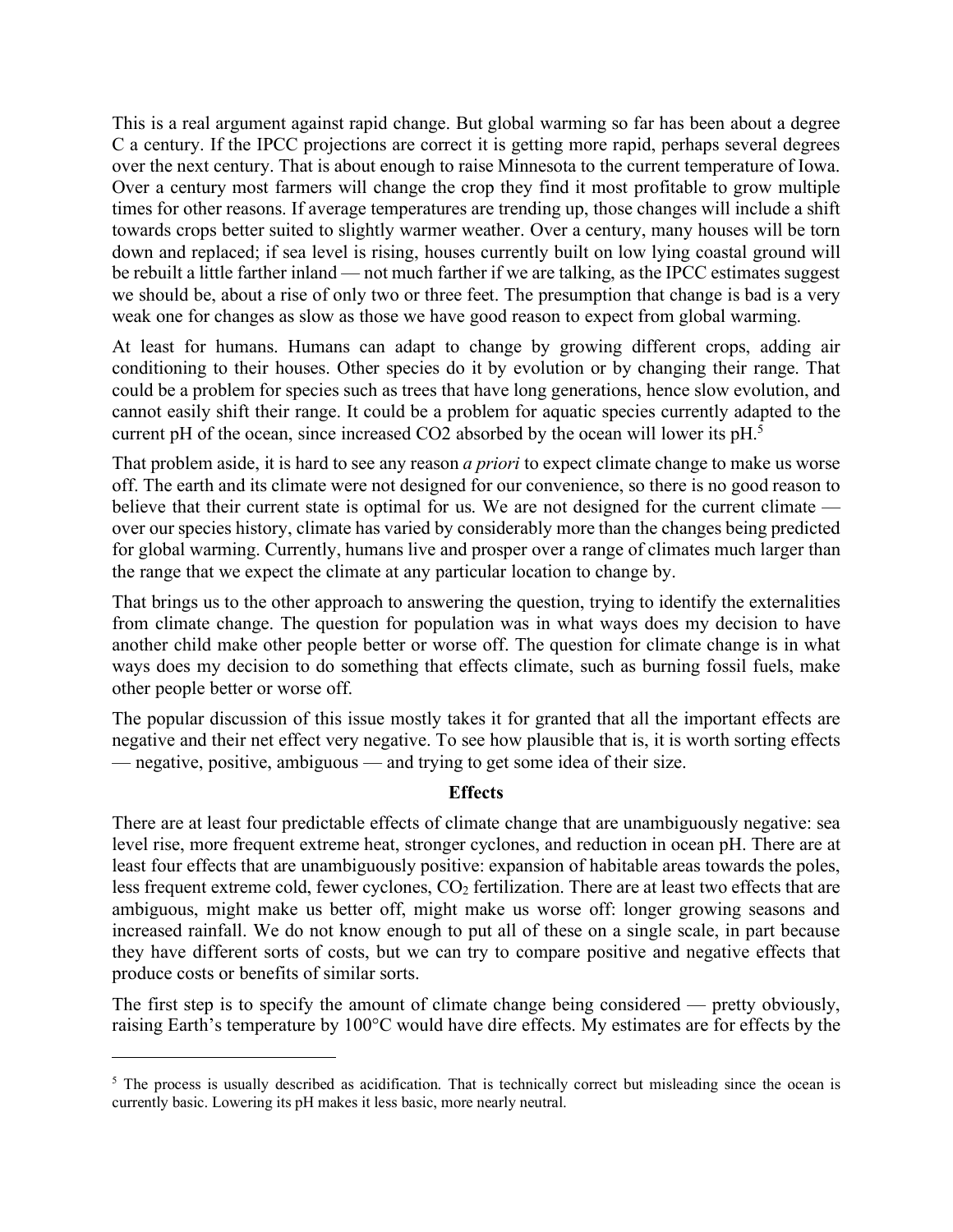end of the century, and are based on IPCC projections, about 3°C increase in average global temperature and one to three feet of sea level rise, both relative to current values.

Start with sea level rise. That it will happen is a pretty safe assumption and has already been observed. How big is the effect?

On average, the U.S. Atlantic coast shifts in by about a hundred feet for every foot of sea level rise. So a meter of sea level rise, towards the high end of the IPCC estimate for the end of the century, shifts the coastline in by about a hundred meters, inconvenient if your house is located ten meters from the high tide mark but invisibly small on any save a very large scale map. The effect will be larger in some places, smaller in others, depending on the slope of the coastal land. For a more detailed answer, take a look at the Flood Maps website. It lets you set the amount of sea level rise then see the effect on the map. It isn't perfect, for reasons some of which are discussed on the site, but it does let you zoom in on the coastline and see how large the effect of any level of sea level rise. Compare the map at 0 meters to the map at 1 meter. Even in Bangladesh, usually offered as a country where sea level rise will be catastrophic, the effect is almost invisibly small. The same is true for Miami. I have not looked over the entire world, but the only place I could find where a meter of sea level rise had a large effect was the Nile delta. Another way of looking at the question is to ask how much land is lost due to coastlines shifting in. In Chapter XXX I calculate an estimate of a little more than twenty thousand square kilometers.

Compare that to the direct effect of warming on usable land area. Human land use at present is limited by cold not, with rare exceptions, by heat — the equator is populated, the poles are not. As global temperatures increase, temperature contours in the north shift towards the pole. In Chapter XXX I calculate that the increase in land warm enough for human habitation is a littler more than ten million square kilometers. That is more than twice the area of the U.S. — and about five hundred times my estimate of the loss due to sea level rise. The calculations on which both figures are based are given in the chapter and are simple enough that you can check them for yourselves to see if you find my conclusions plausible.

Decreases in extreme cold and increases in extreme heat can be compared in terms of their effect on temperature-related mortality. There are two reasons to believe that the net effect is a reduction, not an increase. The first is that, at present, cold-related mortality is much larger than heat-related — about fifteen times as large globally according to a study published in *Lancet*<sup>6</sup> in 2015. The second is that climate change is projected to increase minimal temperatures in cold regions by much more than maximal temperatures in hot regions.

CO2 is an input to photosynthesis. Increasing its concentration substantially increases the yield of many, but not all, crops — the major exception is maize. On the other hand, it reduces the concentration of some nutrients. Both effects are discussed in more detail in Chapter XXX.

That leaves one definitely negative effect and two potentially negative for which I have so far been unable to come up with estimates. Decreasing ocean pH is a predictable result of more CO2 in the atmosphere that can be expected to have negative effects on some aquatic life, but I have not seen any plausible estimates of the size of the effect. Making cyclones a little stronger and a little less

<sup>6</sup> Mortality risk attributable to high and low ambient temperature: a multicountry observational study, *Lancet*, Volume 386, ISSUE 9991, P369-375, July 25, 2015.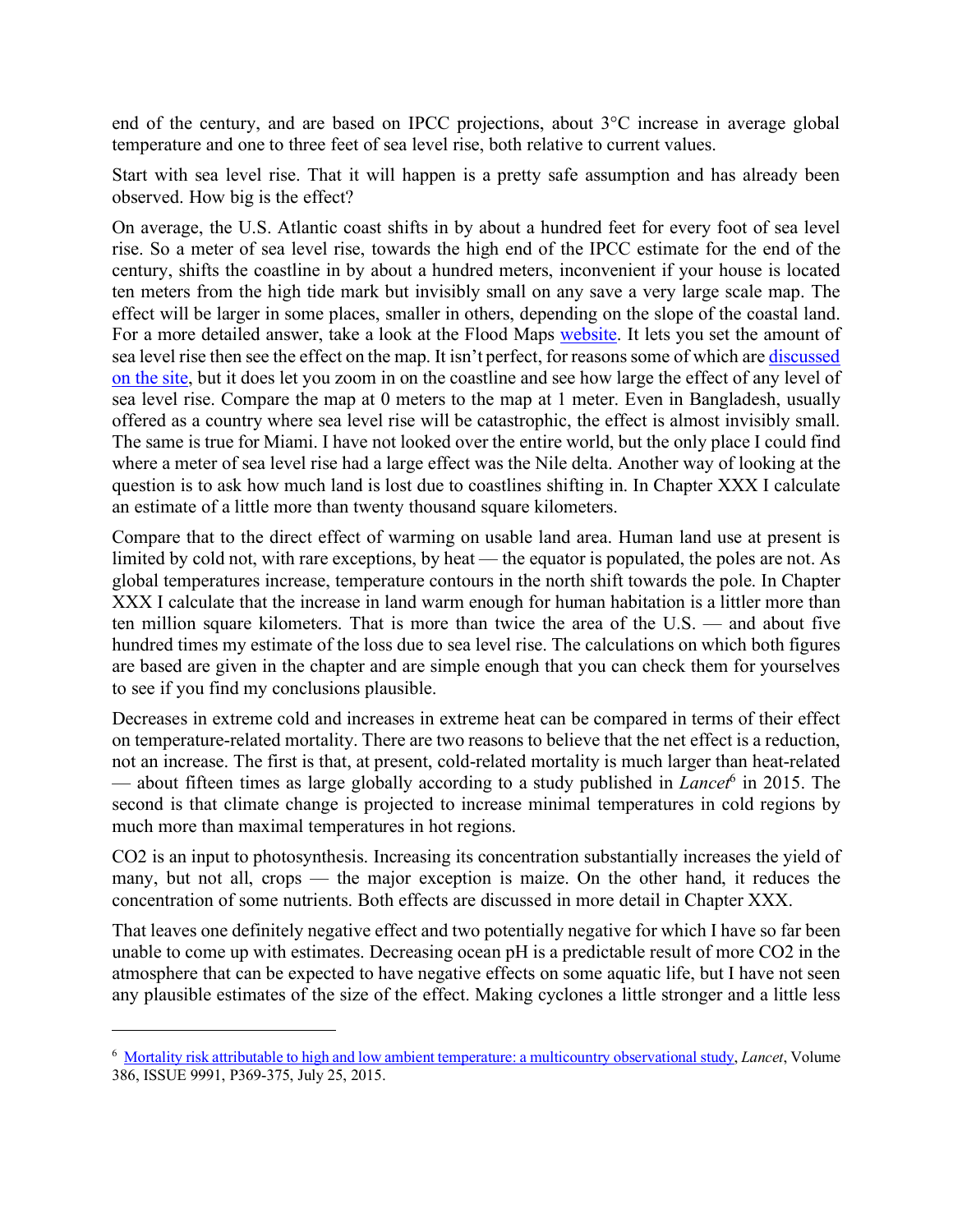common will have both positive and negative effects. So will changes in weather patterns, probably an increase in both total rainfall and the frequency of very heavy rainfall. More rainfall means more water to fill reservoirs and feed crops, more heavy rainfall may lead to more frequent floods. In addition to these predictable effects, there are a variety of others, both positive and negative, that might happen but cannot be predicted to happen.

My conclusion, as in the case of population, is that the size of the externalities is too uncertain to sign the sum, to tell whether the net effect of climate change is to make us better or worse off. That is not the current orthodoxy. You will have to decide for yourself, when you finish this section of the book, whether you agree.